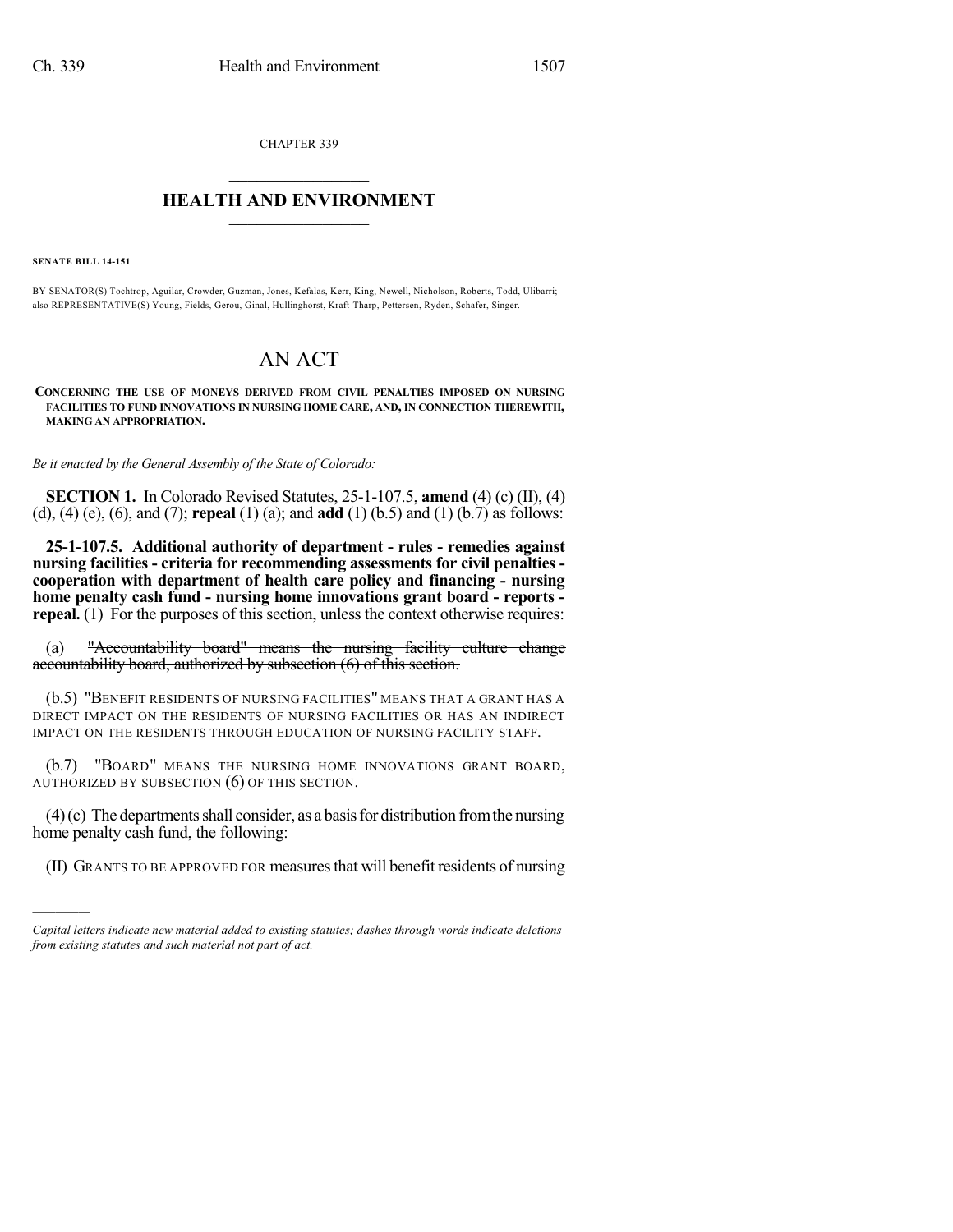facilities by FOSTERING INNOVATION AND improving their THE quality of life AND CARE at the facilities, including:

(A) Consumer education to promote resident-centered care in nursing facilities;

(B) Training for state surveyors, supervisors, and the state and local long-term care ombudsman, established pursuant to article 11.5 of title 26, C.R.S., regarding resident-centered care in nursing facilities;

(C) Development of a newsletter and web site detailing information on resident-centered care in nursing facilities and related information INITIATIVES IN NURSING FACILITIES RELATED TO THE QUALITY MEASURES PROMOTED BY THE FEDERAL CENTERS FOR MEDICARE AND MEDICAID SERVICES AND OTHER NATIONAL QUALITY INITIATIVES; and

(D) Education and consultation for purposes of identifying and implementing resident-centered care initiatives in nursing facilities.

(d) (I) The departments shall distribute the following amounts of moneys in the nursing home penalty cash fund for the purposes described in subparagraph (II) of paragraph (c) of this subsection (4):

(A) For the  $2009-10$  ANY fiscal year, two hundred FIFTY thousand dollars IF THE FUND BALANCE IS GREATER THAN TWO MILLION DOLLARS ON JULY 1 OF THAT FISCAL YEAR;

(B) For the 2010-11 fiscal year and each fiscal year thereafter, an amount equal to the lesser of the amount specified in a budget approved by the accountability board or twenty-five percent of the moneys deposited into the nursing home penalty cash fund in the immediately preceding fiscal year IF THE FUND BALANCE ON JULY 1 OF ANY FISCAL YEAR IS LESS THAN TWO MILLION DOLLARS, THE DEPARTMENT SHALL DISTRIBUTE TWENTY-FIVE PERCENT OF THE MONEYS DEPOSITED IN THE FUND IN THE IMMEDIATELY PRECEDING FISCAL YEAR,NOT TO EXCEED TWO HUNDRED FIFTY THOUSAND DOLLARS IN TOTAL FUND DISTRIBUTION PER FISCAL YEAR.

(II) The departments may allocate the moneys specified in this paragraph (d) on a quarterly basis, but in no case shall the total amount distributed in any given fiscal year exceed the amount specified in subparagraph (I) of this paragraph (d) DEPARTMENT OF HEALTH CARE POLICY AND FINANCING, AFTER RECEIVING A RECOMMENDATION FROM THE BOARD AND APPROVAL FROM THE FEDERAL CENTERS FOR MEDICARE AND MEDICAID SERVICES, SHALL CONSIDER GRANTS ISSUED AS SOLE SOURCE PROCUREMENTS THAT ARE NOT SUBJECT TO THE "PROCUREMENT CODE", ARTICLES 101 TO 112 OF TITLE 24, C.R.S.

(II.5) (A) THE BOARD SHALL MAKE RECOMMENDATIONS FOR THE APPROVAL OF GRANTS THAT BENEFIT RESIDENTS OF NURSING FACILITIES FOR AT LEAST ONE YEAR AND NOT MORE THAN THREE-YEAR CYCLES.THE PROJECTS AWARDED GRANTS MUST BE PORTABLE, SUSTAINABLE, AND REPLICABLE IN OTHER NURSING FACILITIES.

(B) THE DEPARTMENT OF HEALTH CARE POLICY AND FINANCING AND THE BOARD SHALL DEVELOP PROCESSES FOR GRANT PAYMENTS, WHICH PROCESSES MAY ALLOW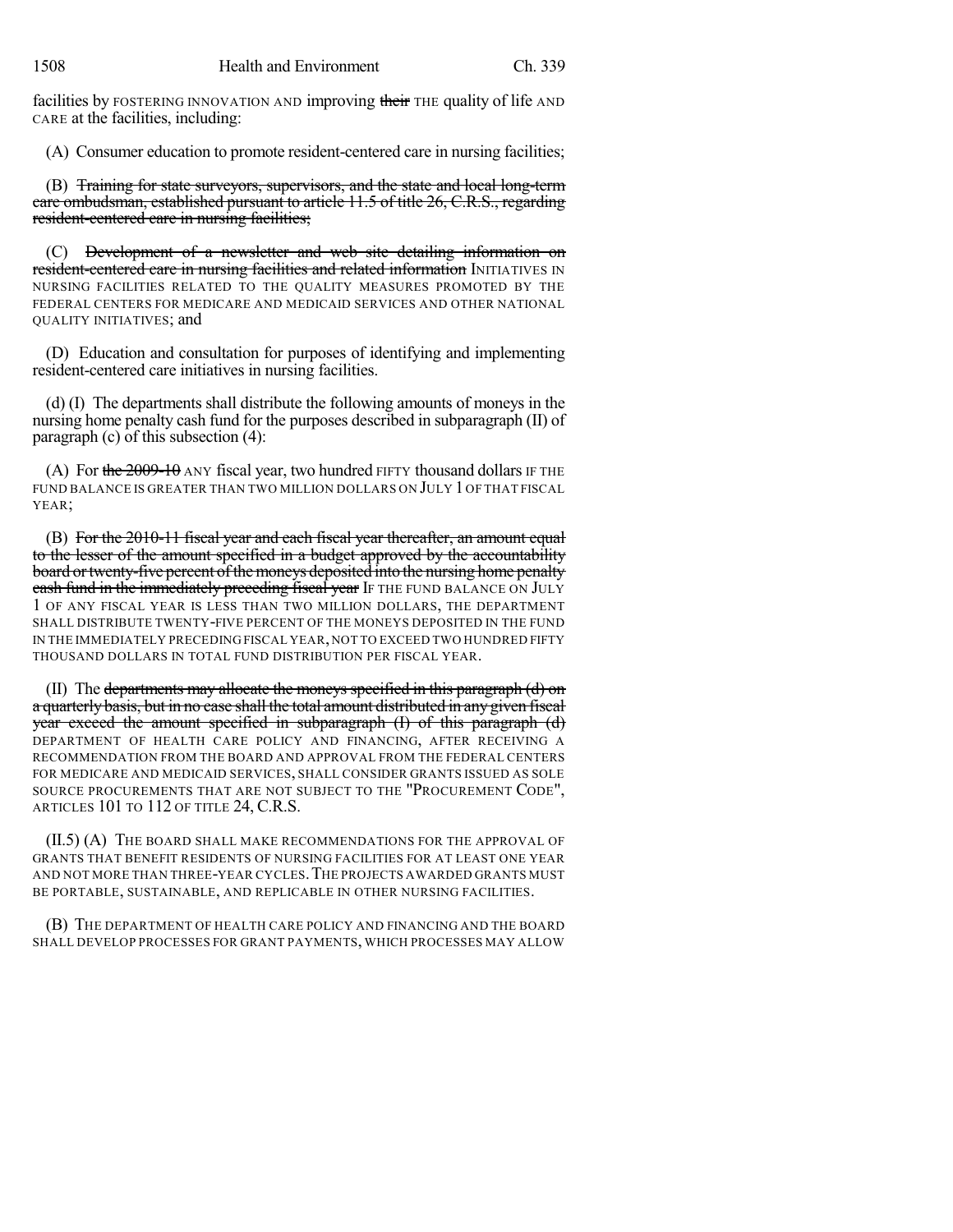GRANT PAYMENTS TO BE MADE IN ADVANCE OF THE DELIVERY OF GOODS AND SERVICES TO GRANTEES.GRANTEES RECEIVING ADVANCE PAYMENTS SHALL REPORT PROGRESS TO THE BOARD. NO STATE AGENCY NOR ANY OTHER GOVERNMENTAL ENTITY, WITH THE EXCEPTION OF A FACILITY THAT IS OWNED OR OPERATED BY A GOVERNMENTAL AGENCY AND THAT IS LICENSED AS A NURSING CARE FACILITY UNDER SECTION  $25$ -1.5-103 (1) (a) (I) (A), may apply for or receive a grant UNDER THIS SUBSECTION (4).

(C) ANY MONEYS REMAINING IN THE FUND AT THE END OF A FISCAL YEAR MAY BE HELD OVER AND USED BY THE BOARD IN THE NEXT FISCAL YEAR. UNEXPENDED AND UNENCUMBERED MONEYS FROM AN APPROPRIATION IN THE ANNUAL GENERAL APPROPRIATION ACT TO THE DEPARTMENTS FOR THE PURPOSE OF CARRYING OUT THE NURSING HOME INNOVATION GRANT PROGRAM UNDER THIS SECTION REMAIN AVAILABLE FOR EXPENDITURE BY THE DEPARTMENTS IN THE NEXT FISCAL YEAR WITHOUT FURTHER APPROPRIATION. THIS SUB-SUBPARAGRAPH (C) APPLIES TO APPROPRIATIONS MADE BY THE GENERAL ASSEMBLY FOR FISCAL YEARS ENDING ON AND AFTER JUNE 30, 2014. ON OR BEFORE JUNE 30, 2014, AND ON OR BEFORE JUNE 30 OF EACH YEAR THEREAFTER, THE DEPARTMENTS SHALL NOTIFY THE STATE CONTROLLER OF THE AMOUNT OF THE APPROPRIATION FROM THE ANNUAL GENERAL APPROPRIATION ACT FOR THE CURRENT FISCAL YEAR THE DEPARTMENTS NEED TO REMAIN AVAILABLE FOR EXPENDITURE IN THE NEXT FISCAL YEAR. THE DEPARTMENTS MAY NOT EXPEND MORE THAN THE AMOUNT STATED IN THE NOTICE UNDER THIS SUB-SUBPARAGRAPH (C).

(D) OTHER POLICIES OF THE BOARD MUST CONFORM WITH PRACTICES OF OTHER GRANTING ORGANIZATIONS. THE WORK PRODUCT FROM GRANTS FUNDED THROUGH THE NURSING HOME PENALTY CASH FUND IS THE INTELLECTUAL PROPERTY OF THE DEPARTMENT AND MUST BE MADE AVAILABLE WITHOUT CHARGE TO ALL NURSING HOMES IN THE STATE. THE DEPARTMENT OF HEALTH CARE POLICY AND FINANCING SHALL ADOPT RULES AS NECESSARY TO GOVERN THE PROCEDURE FOR AWARDING GRANTS UNDER THIS SECTION.

(II.7) THE DEPARTMENT OF HEALTH CARE POLICY AND FINANCING SHALL ADHERE TO ALL STATE AND FEDERAL REQUIREMENTS FOR THE ENCUMBRANCE AND PAYMENT OF GRANTS UNDER THIS PARAGRAPH (d). IN ADDITION, THE DEPARTMENT SHALL:

(A) DOCUMENT NECESSARY FEDERAL PERMISSIONS FOR THE USE OF MONEYS FROM THE NURSING HOME PENALTY CASH FUND, CREATED UNDER SECTION 25.5-6-205, C.R.S., PRIOR TO MAKING ANY PAYMENT OR ENCUMBRANCE; AND

(B) ADHERE TO THE WRITTEN DETERMINATION OF THE BOARD UNDER SUBSECTION (6) OF THIS SECTION IN RELEASING STATE MONEYS FOR PAYMENT TO GRANTEES UNDER THIS SECTION. THE DEPARTMENT'S ADHERENCE TO THE WRITTEN DETERMINATION OF THE BOARD IS SUFFICIENT EVIDENCE TO ENSURE THAT WORK WAS COMPLETED FULLY AND ADEQUATELY.

(III) Notwithstanding subparagraph (I) of this paragraph (d), the departments shall ensure that the balance of the nursing home penalty cash fund does not fall below one million dollars as a result of expenditures for the purposes described in subparagraph (II) of paragraph (c) of this subsection (4) and shall not distribute moneys pursuant to this paragraph (d) for such purposes if making a distribution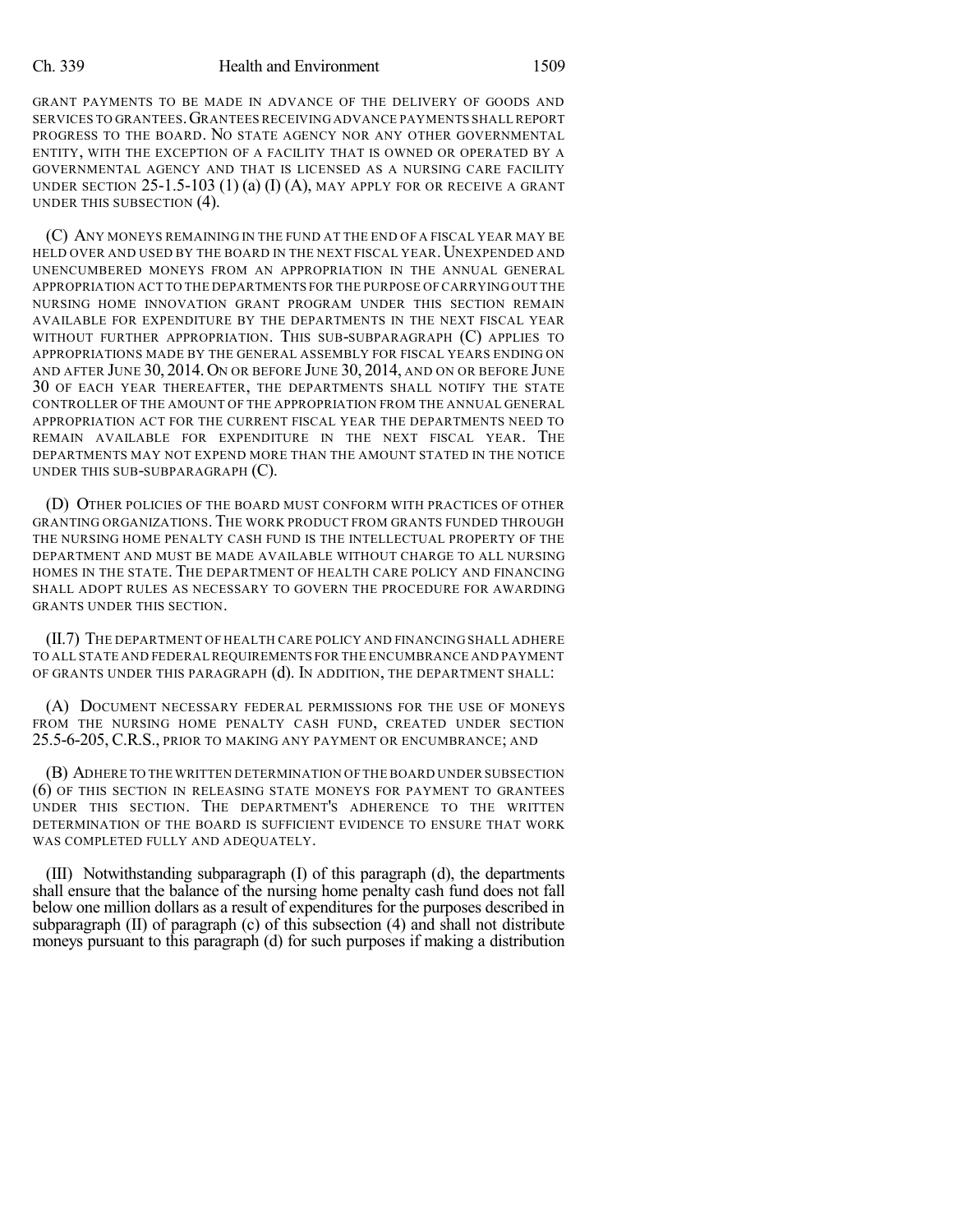would cause the fund balance to fall below the minimum balance required by this subparagraph (III).

(IV) In determining how to allocate the moneys authorized to be distributed pursuant to this paragraph (d), the departments shall take into consideration the recommendations of the accountability board made pursuant to paragraph (c) of subsection $(6)$  of this section. If the departments disagree with the recommendations of the accountability board, they shall meet with the accountability board to explain their rationale and shall seek to achieve a compromise with the accountability board regarding the allocation of the moneys. If a compromise cannot be achieved with regard to all or a portion of the moneys to be distributed, the medical services board created pursuant to section 25.5-1-301, C.R.S., shall have the final authority regarding the distribution of moneys for which a compromise has not been reached.

(e) The departmentsshall not utilizemoneysfromthe nursing home penalty cash fund for the purpose of paying their cost for administering such THE fund or for any COSTS OF administration costs associated with any specific movement, association, or organization; except that up to ten percent TEN THOUSAND DOLLARS of the moneys distributed pursuant to paragraph (d) of this subsection (4) may be used to pay the cost to administer and operate the accountability board, including expense reimbursement for accountability board members.

 $(6)(a)$  No later than September 1,  $20092014$ , THE DEPARTMENT OF HEALTH CARE POLICY AND FINANCING SHALL ESTABLISH the nursing facility culture change accountability HOME INNOVATIONS GRANT board shall be established and operated under the department of health care policy and financing either directly or by contract with or grant to any public agency or appropriate private nonprofit organization. The department of health care policy and financing, in consultation with stakeholders, shall determine the appropriate entity to administer the accountability board. The accountability board shall be composed CONSISTS of ten members as follows:

(I) The state long-term care ombudsman or his or her designee;

(II) The executive director of the department of health care policy and financing or the executive director's designee;

(III) The executive director of the department of public health and environment or the executive director's designee;

(IV) Seven members appointed by the governor as follows:

(A) Three FOUR members currently employed in long-term care nursing facilities;

(B) One member who is or represents a consumer of long-term care;

(C) One member representing the disability community who is either a resident of a nursing facility or a family member of a nursing facility resident; AND

(D) One member representing the business community. and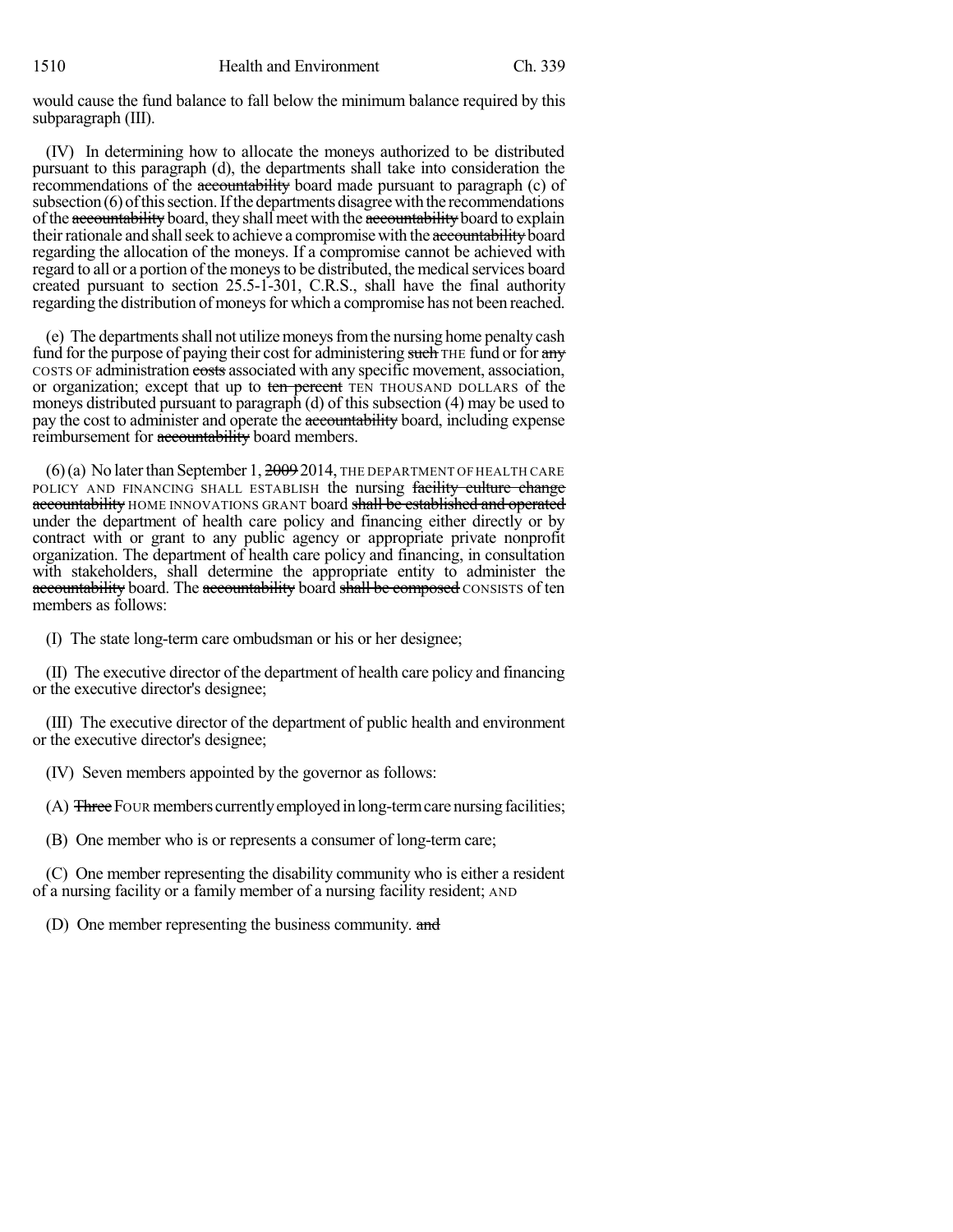(E) One member representing the Colorado culture change coalition, or its successor organization.

(b) The members of the accountability board shall serve without compensation but may be reimbursed for expenses incurred while serving on the accountability board.

(c) The accountability board shall review and make recommendations to the departments regarding the use of moneys in the nursing home penalty cash fund for the purposes described in subparagraph  $(H)$  of paragraph  $(c)$  of subsection  $(4)$  of this section ALL GRANT PROJECTS, DETERMINE WHETHER THE GRANTEES COMPLETED THEIR GRANT PROJECTS AND GRANT OBJECTIVES, AND SHALL PROVIDE WRITTEN RECOMMENDATIONS TO THE DEPARTMENT TO MAKE OR WITHHOLD PAYMENT TO GRANTEES.

(d) By October 1  $2010$ , and by OF each October 1 thereafter, YEAR the departments, with the assistance of the accountability board, shall jointly submit a report to the governor and the health and human services committees COMMITTEE of the senate and THE PUBLIC HEALTH CARE AND HUMAN SERVICES COMMITTEE OF THE house of representatives of the general assembly, or their successor committees, regarding the expenditure of moneysin the nursing home penalty cash fund for the purposes described in subparagraph (II) of paragraph (c) of subsection (4) of this section. The report shall MUST detail the amount of moneys expended for such purposes, the recipients of the funds, the effectiveness of the use of the funds, and any other information deemed pertinent by the departments or requested by the governor or the committees. NOTWITHSTANDING THE REQUIREMENT IN SECTION 24-1-136 (11), C.R.S., THE REPORT REQUIRED IN THIS PARAGRAPH (d) CONTINUES INDEFINITELY.

(7) (a) Subparagraph (II) of paragraph (c) of subsection (4) of this section, subsection (6) of this section, and this subsection (7) are repealed, effective September 1, 2016 2021.

(b) Prior to such THE repeal, the nursing facility culture change accountability HOME INNOVATIONS GRANT board and its functions, and the use of moneys in the nursing home penalty cash fund for the purposes described in subparagraph (II) of paragraph  $(c)$  of subsection  $(4)$  of this section, shall be reviewed pursuant to section 24-34-104, C.R.S.

**SECTION 2.** In Colorado Revised Statutes, 24-34-104, **repeal** (47.5) (a); and **add** (52.5) (c) as follows:

**24-34-104. Generalassemblyreviewof regulatoryagenciesandfunctionsfor termination, continuation, or reestablishment.** (47.5) The following agencies, functions, or both, shall terminate on September 1, 2016:

(a) The nursing facility culture change accountability board created in section  $25$ -1-107.5 (6), C.R.S., and the use of moneys in the nursing home penalty eash fund for the purposes described in section  $25$ -1-107.5 (4) (e) (II), C.R.S.;

(52.5) The following agencies, functions, or both, terminate on September 1,